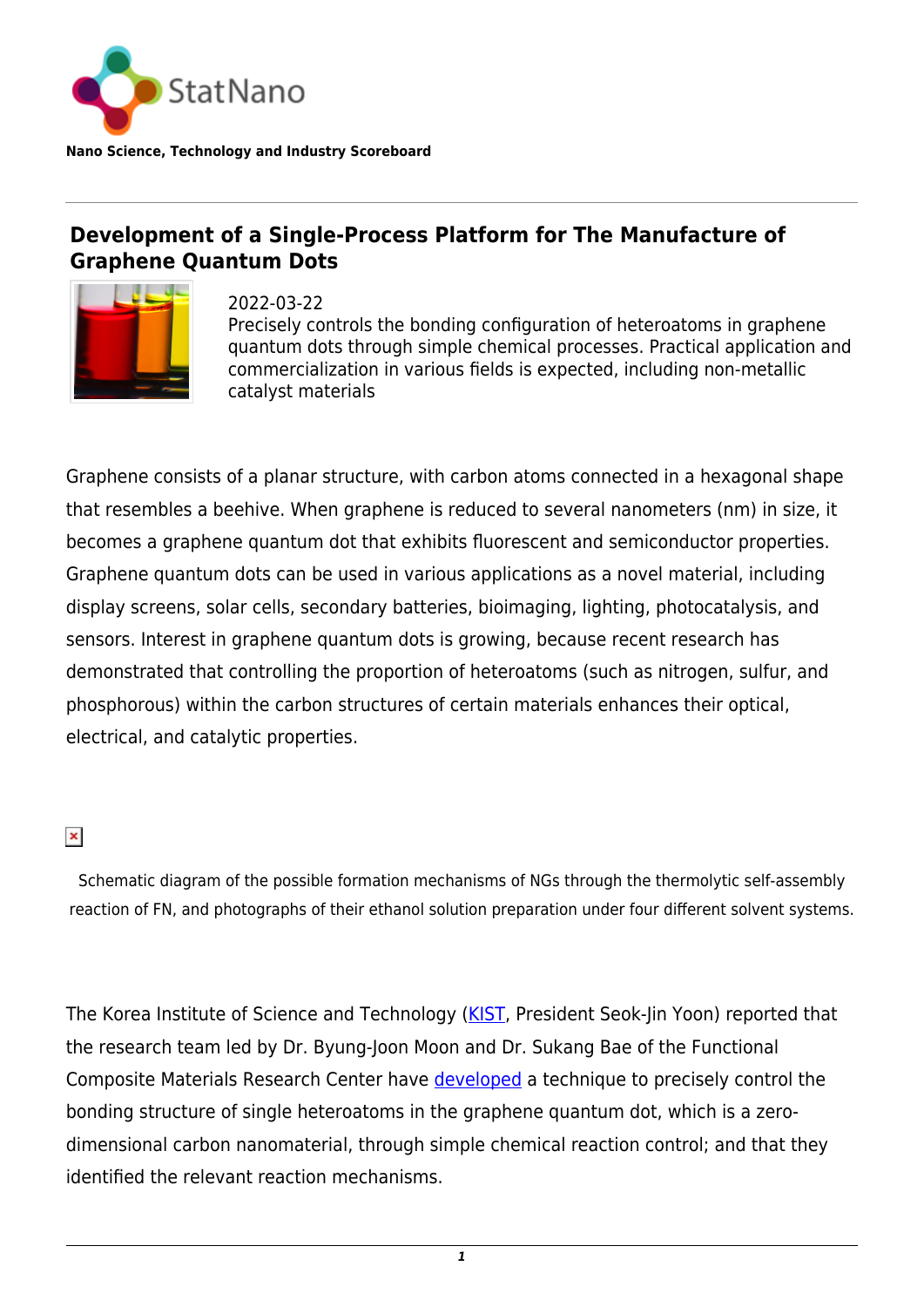With the aim of controlling heteroatom incorporation within the graphene quantum dot, researchers have previously investigated using additives that introduce the heteroatom into the dot after the dot itself has already been synthesized. The dot then had to be purified further, so this method added several steps to the overall fabrication process. Another method that was studied involved the simultaneous use of multiple organic precursors (which are the main ingredients for dot synthesis), along with the additives that contain the heteroatom. However, these methods had significant disadvantages, including reduced crystallinity in the final product and lower overall reaction yield, since several additional purification steps had to be implemented. Furthermore, in order to obtain quantum dots with the chemical compositions desired by manufacturers, various reaction conditions, such as the proportion of additives, would have to be optimized. This would inevitably lead to increases in the overall duration of the process and the manufacturing cost per unit.

The conventional fabrication method uses acidic precursors or solutions, and thus requires neutralization and purification steps. Conversely, the newly developed process uses weakly alkaline precursors that are neutralized during synthesis, meaning this process has the advantage that the produced graphene quantum dots require no additional processing before they are ready to use.

The research team also used computer modeling based on computational chemistry to discover that the solvent used in the synthesis process of graphene quantum dots affects the oxidation of the organic precursor, fumaronitrile, which also contains the heteroatoms (nitrogen). This implied that the solvent type ultimately determines the chemical composition of the final graphene quantum dot product. Furthermore, the theoretical oxidation energy value of the organic precursor, which was calculated based on the particular solvent used, was experimentally proven to have the ability to predict the approximate chemical composition of the final graphene quantum dot.

Dr. Sukang Bae of KIST stated, "We have developed a new platform technology that allows us to synthesize graphene quantum dots by selectively adjusting the chemical composition of heteroatoms with a single synthetic process, without the use of other additives other than organic precursors such as fumaronitrile," and added, "Because we discovered a way to achieve the mass synthesis of graphene quantum dots without additional post-processing or